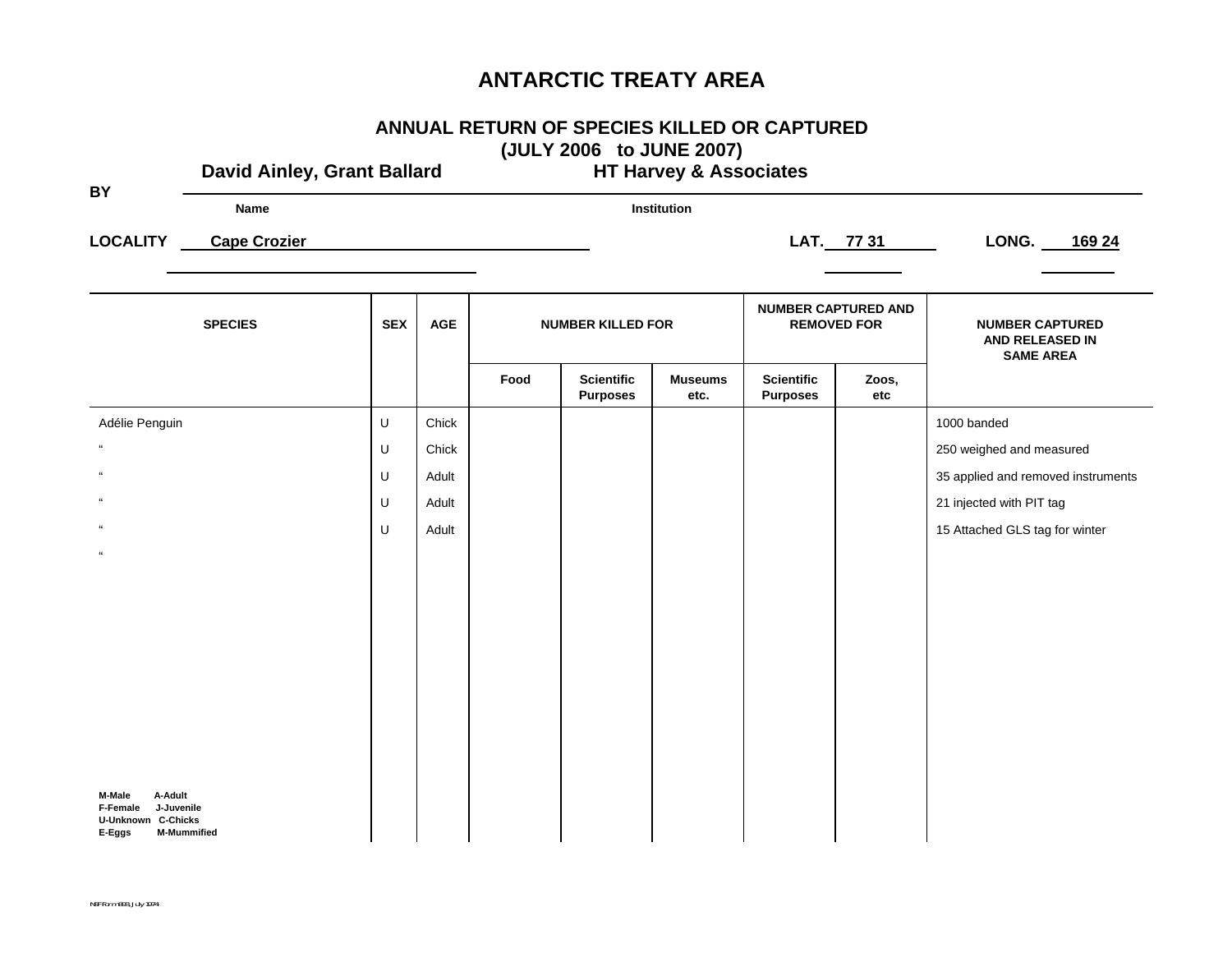#### **ANNUAL RETURN OF SPECIES KILLED OR CAPTURED (JULY 2006 to JUNE 2007 )**

David Ainley, Grant Ballard **HT Harvey & Associates BY Name Institution**LOCALITY Cape Royds **Cape Royds LOCALITY** Cape Royds **LONG.** 166 09 **SPECIES SPECIES SPECIES SPECIES SPECIES NUMBER CAPTURED AND REMOVED FOR | NUMBER CAPTURED AND RELEASED IN SAME AREA Food Scientific Purposes Museums etc. Scientific Purposes Zoos, etc** Adelie Penguin U Chick 400 banded "" and the set of the set of the set of the set of the set of the set of the set of the set of the set of the set of the set of the set of the set of the set of the set of the set of the set of the set of the set of the set " U Adult 12 attached/removed sat tag " U Adult 12 Attached GLS tag for winter **M-Male A-Adult F-Female J-Juvenile U-Unknown C-Chicks E-Eggs M-Mummified**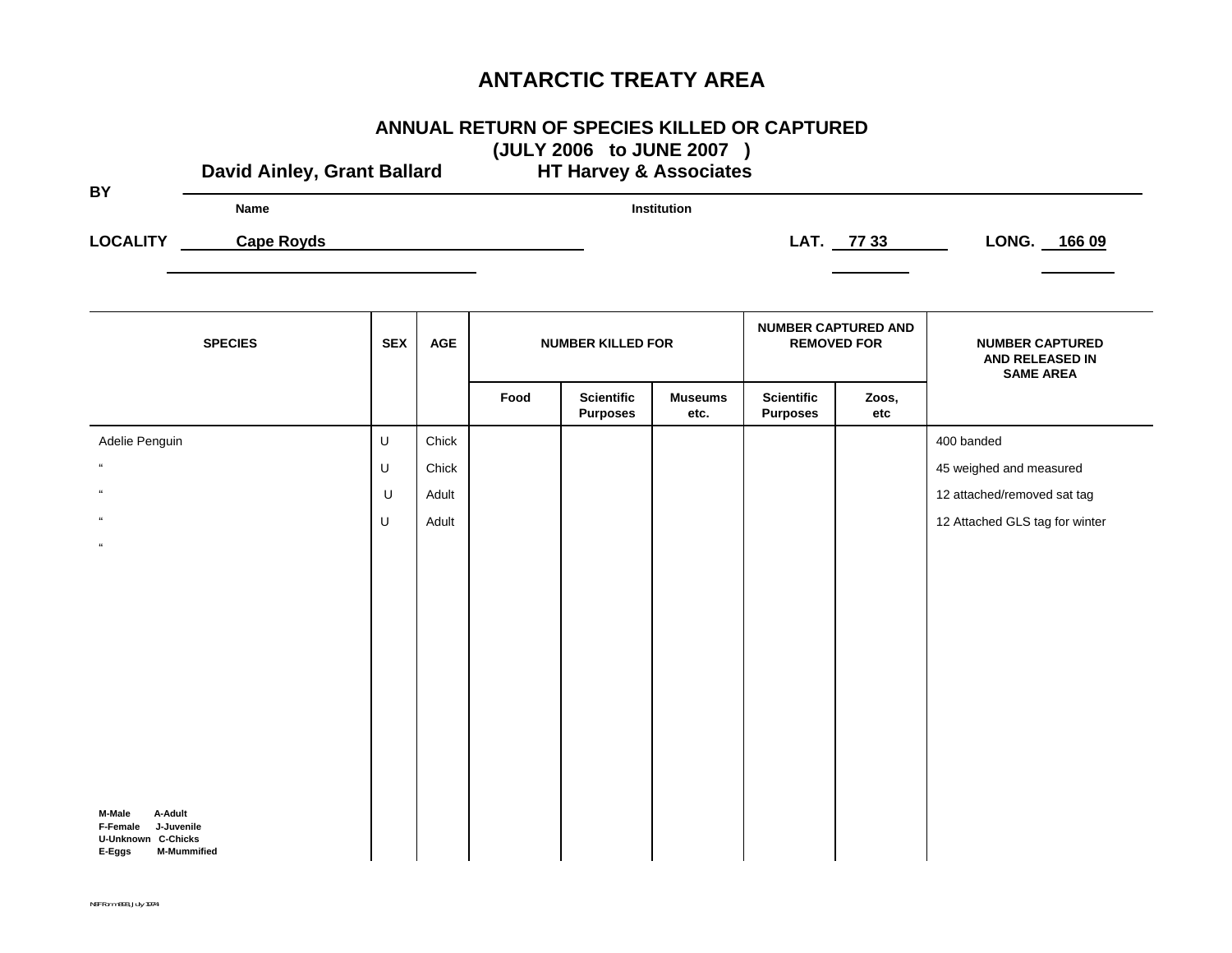# **ANNUAL RETURN OF SPECIES KILLED OR CAPTURED**

| <b>BY</b>          | David Ainley, Grant Ballard | (JULY 2006 to JUNE 2007)<br><b>HT Harvey &amp; Associates</b> |            |      |                                      |                        |                                      |                                                  |                                                               |  |
|--------------------|-----------------------------|---------------------------------------------------------------|------------|------|--------------------------------------|------------------------|--------------------------------------|--------------------------------------------------|---------------------------------------------------------------|--|
|                    | <b>Name</b>                 |                                                               |            |      |                                      | Institution            |                                      |                                                  |                                                               |  |
| <b>LOCALITY</b>    | <b>Beaufort Island</b>      |                                                               |            |      |                                      |                        |                                      | LAT. 76 56                                       | LONG. 166 56                                                  |  |
|                    |                             |                                                               |            |      |                                      |                        |                                      |                                                  |                                                               |  |
|                    | <b>SPECIES</b>              | <b>SEX</b>                                                    | <b>AGE</b> |      | <b>NUMBER KILLED FOR</b>             |                        |                                      | <b>NUMBER CAPTURED AND</b><br><b>REMOVED FOR</b> | <b>NUMBER CAPTURED</b><br>AND RELEASED IN<br><b>SAME AREA</b> |  |
|                    |                             |                                                               |            | Food | <b>Scientific</b><br><b>Purposes</b> | <b>Museums</b><br>etc. | <b>Scientific</b><br><b>Purposes</b> | Zoos,<br>etc                                     |                                                               |  |
| Adelie Penguin     |                             | U                                                             | Chick      |      |                                      |                        |                                      |                                                  | 30 weighed and measured                                       |  |
| $\epsilon\epsilon$ |                             | U                                                             | Chick      |      |                                      |                        |                                      |                                                  | 400 banded                                                    |  |
| $\epsilon\epsilon$ |                             | U                                                             | Adult      |      |                                      |                        |                                      |                                                  | 2 attached sat tag                                            |  |
|                    |                             |                                                               |            |      |                                      |                        |                                      |                                                  |                                                               |  |
|                    |                             |                                                               |            |      |                                      |                        |                                      |                                                  |                                                               |  |
|                    |                             |                                                               |            |      |                                      |                        |                                      |                                                  |                                                               |  |
|                    |                             |                                                               |            |      |                                      |                        |                                      |                                                  |                                                               |  |

**M-Male A-Adult F-Female J-Juvenile U-Unknown C-Chicks E-Eggs M-Mummified**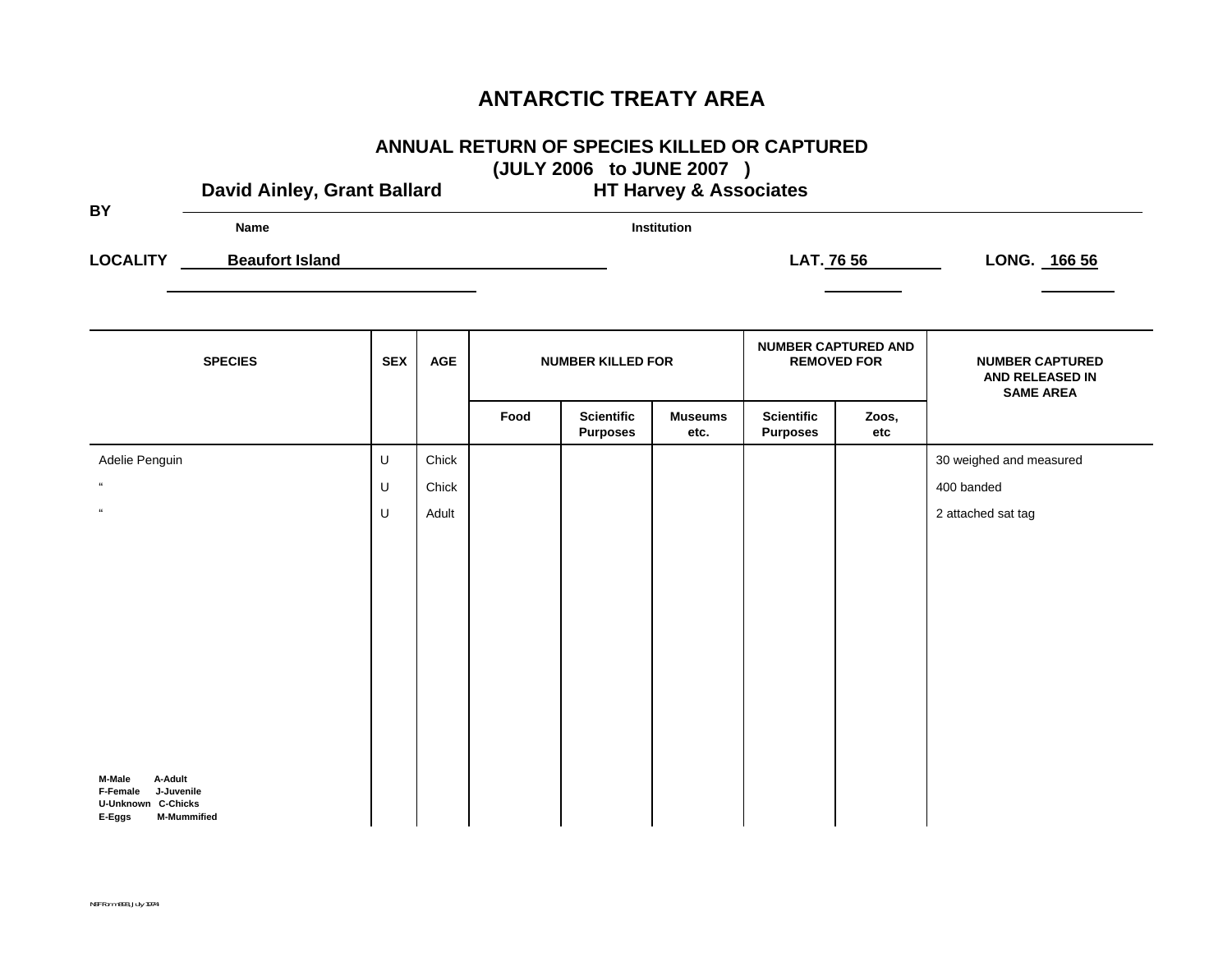#### **ANNUAL RETURN OF SPECIES KILLED OR CAPTURED (JULY 2006 to JUNE 2007)**

| Dr. William R. Fraser<br>BY<br>Name                                                                             | Polar Oceans Research Group, Sheridan MT 59749<br><b>Institution</b> |            |                          |                                      |                        |                                                  |              |                                                               |
|-----------------------------------------------------------------------------------------------------------------|----------------------------------------------------------------------|------------|--------------------------|--------------------------------------|------------------------|--------------------------------------------------|--------------|---------------------------------------------------------------|
| <b>LOCALITY</b><br><b>Palmer Station, Antarctica and surrounding islands</b><br><b>Avian Island, Antarctica</b> |                                                                      |            |                          |                                      | LAT.                   | $64^\circ 46^\prime$ S<br>67° 46'S               |              | LONG. $64^{\circ}$ 04' W<br>68° 54' W                         |
| <b>SPECIES</b>                                                                                                  |                                                                      | <b>AGE</b> | <b>NUMBER KILLED FOR</b> |                                      |                        | <b>NUMBER CAPTURED AND</b><br><b>REMOVED FOR</b> |              | <b>NUMBER CAPTURED</b><br>AND RELEASED IN<br><b>SAME AREA</b> |
|                                                                                                                 |                                                                      |            | Food                     | <b>Scientific</b><br><b>Purposes</b> | <b>Museums</b><br>etc. | <b>Scientific</b><br><b>Purposes</b>             | Zoos,<br>etc |                                                               |
| Adélie Penguin (Pygoscelis adeliae)                                                                             | F                                                                    | Α          |                          |                                      |                        |                                                  |              | 33 (Take by Diet Sampling)                                    |
| Adélie Penguin (Pygoscelis adeliae)                                                                             | M                                                                    | Α          |                          |                                      |                        |                                                  |              | 36 (Take by Diet Sampling)                                    |
| Adélie Penguin (Pygoscelis adeliae)                                                                             | F                                                                    | Α          |                          |                                      |                        |                                                  |              | 17 (Take by Radio Transmitter appl.)                          |
| Adélie Penguin (Pygoscelis adeliae)                                                                             | M                                                                    | Α          |                          |                                      |                        |                                                  |              | 18 (Take by Radio Transmitter appl.)                          |
| Adélie Penguin (Pygoscelis adeliae)                                                                             | U                                                                    | J          |                          |                                      |                        |                                                  |              | 425 (Take by weighing/measuring)                              |
| Brown Skua (Catharacta lonnbergi)                                                                               | U                                                                    | J          |                          |                                      |                        |                                                  |              | (Take by banding)<br>11                                       |
| Brown Skua (Catharacta lonnbergi)                                                                               | F                                                                    | Α          |                          |                                      |                        |                                                  |              | 2<br>(Take by banding)                                        |
| Brown Skua (Catharacta lonnbergi)                                                                               | M                                                                    | Α          |                          |                                      |                        |                                                  |              | (Take by banding)<br>-1                                       |
| Southern Giant Petrel (Macronectes giganteus)                                                                   | U                                                                    | J          |                          |                                      |                        |                                                  |              | 525<br>(Take by banding)                                      |
| Southern Giant Petrel (Macronectes giganteus)                                                                   | F                                                                    | Α          |                          |                                      |                        |                                                  |              | 81<br>(Take by banding)                                       |
| Southern Giant Petrel (Macronectes giganteus)                                                                   | M                                                                    | Α          |                          |                                      |                        |                                                  |              | (Take by banding)<br>76                                       |
| Southern Giant Petrel (Macronectes giganteus)                                                                   | F                                                                    | Α          |                          |                                      |                        |                                                  |              | 16 (Take by Radio Transmitter appl.)                          |
| Southern Giant Petrel (Macronectes giganteus)                                                                   | м                                                                    | Α          |                          |                                      |                        |                                                  |              | 14 (Take by Radio Transmitter appl.)                          |
| South Polar Skua (Catharacta maccormicki)                                                                       | U                                                                    | Α          |                          |                                      |                        |                                                  |              | 52 (Take by banding)                                          |
| South Polar Skua (Catharacta maccormicki)                                                                       | F                                                                    | Α          |                          |                                      |                        |                                                  |              | 11 (Take by banding)                                          |
| M-Male<br>A-Adult<br>F-Female<br>J-Juvenile<br><b>U-Unknown C-Chicks</b><br><b>M-Mummified</b><br>E-Eggs        |                                                                      |            |                          |                                      |                        |                                                  |              |                                                               |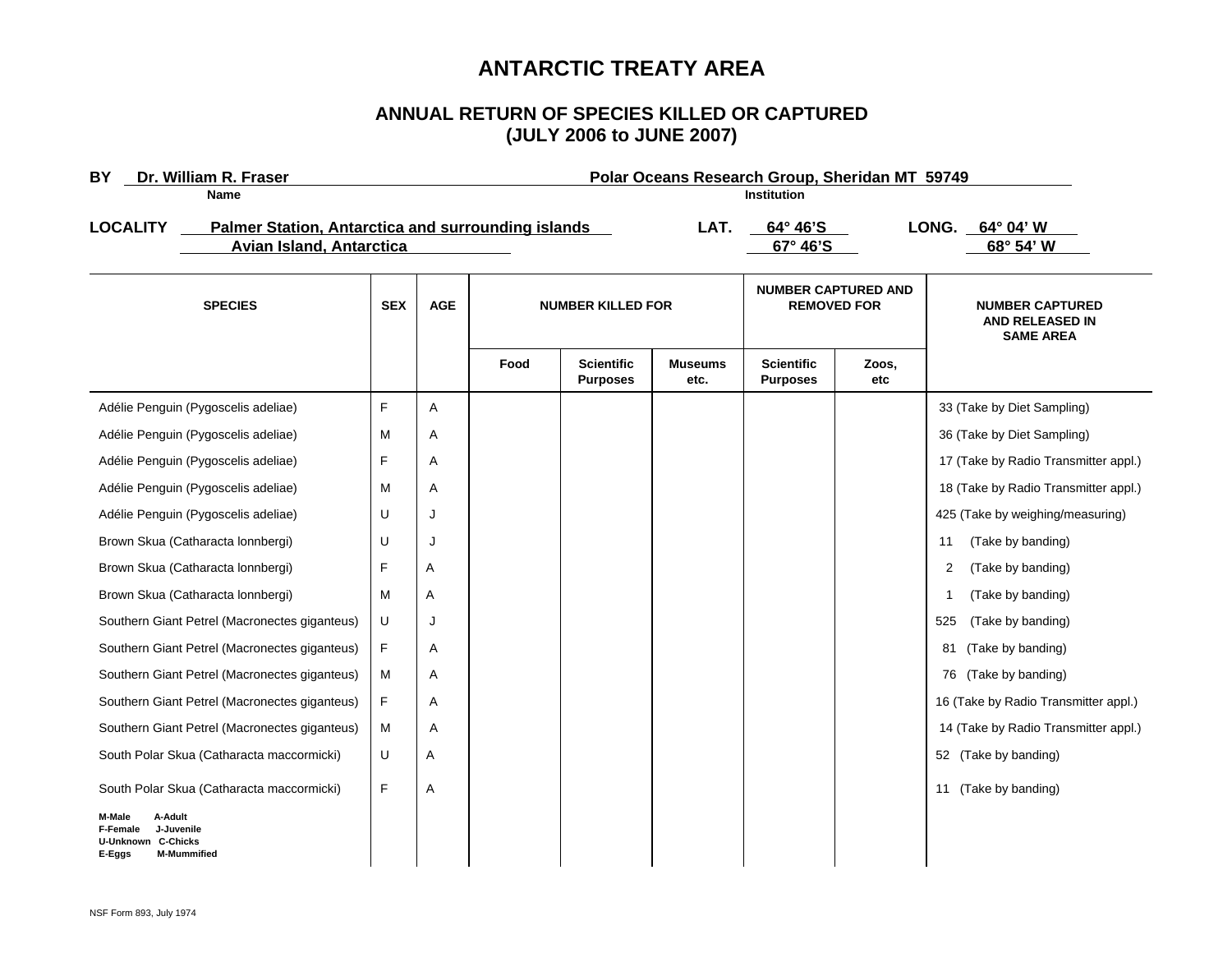#### **ANNUAL RETURN OF SPECIES KILLED OR CAPTURED (JULY 2006 to JUNE 2007)**

| Dr. William R. Fraser<br><b>BY</b>                                                                              |            | Polar Oceans Research Group, Sheridan MT 59749 |                          |                                      |                                |                                                  |                                 |                                                               |  |
|-----------------------------------------------------------------------------------------------------------------|------------|------------------------------------------------|--------------------------|--------------------------------------|--------------------------------|--------------------------------------------------|---------------------------------|---------------------------------------------------------------|--|
| <b>Name</b>                                                                                                     |            | Institution                                    |                          |                                      |                                |                                                  |                                 |                                                               |  |
| <b>LOCALITY</b><br><b>Palmer Station, Antarctica and surrounding islands</b><br><b>Avian Island, Antarctica</b> |            | LAT.                                           |                          |                                      | $64^{\circ} 46'$ S<br>67° 46'S |                                                  | LONG.<br>64° 04' W<br>68° 54' W |                                                               |  |
| <b>SPECIES</b>                                                                                                  | <b>SEX</b> | <b>AGE</b>                                     | <b>NUMBER KILLED FOR</b> |                                      |                                | <b>NUMBER CAPTURED AND</b><br><b>REMOVED FOR</b> |                                 | <b>NUMBER CAPTURED</b><br>AND RELEASED IN<br><b>SAME AREA</b> |  |
|                                                                                                                 |            |                                                | Food                     | <b>Scientific</b><br><b>Purposes</b> | <b>Museums</b><br>etc.         | <b>Scientific</b><br><b>Purposes</b>             | Zoos,<br>etc                    |                                                               |  |
| South Polar Skua (Catharacta maccormicki)                                                                       | M          | Α                                              |                          |                                      |                                |                                                  |                                 | 8 (Take by banding)                                           |  |
| South Polar Skua (Catharacta maccormicki)                                                                       | ${\sf M}$  | Α                                              |                          |                                      |                                |                                                  |                                 | 1 (Take by Radio Transmitter appl.)                           |  |
| South Polar Skua (Catharacta maccormicki)                                                                       | F          | Α                                              |                          |                                      |                                |                                                  |                                 | 1 (Take by Radio Transmitter appl.)                           |  |
| A-Adult<br>M-Male<br>J-Juvenile<br>F-Female<br><b>U-Unknown C-Chicks</b><br><b>M-Mummified</b><br>E-Eggs        |            |                                                |                          |                                      |                                |                                                  |                                 |                                                               |  |